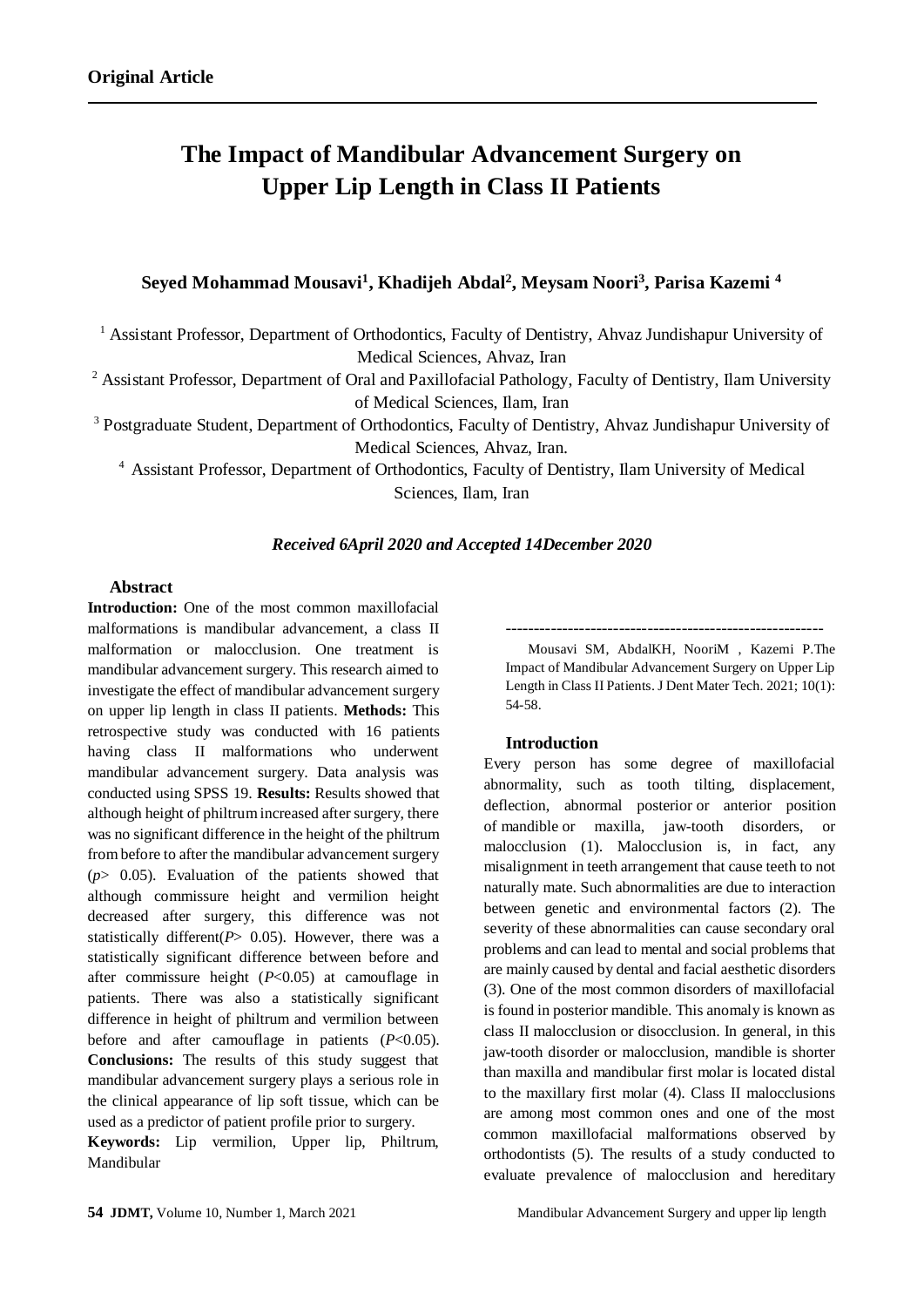crowding among 7 to 9-years old children in a primary school in Shiraz, Iran, found that prevalence of class II malocclusions in boys was three times greater than girls (14.7%) (6). In a meta-analysis evaluating Iranian children aged 3 to 18 years, prevalence of class II malocclusions was estimated to be 24.7% (7). There are various approaches to address this disorder. One is to use a functional device that stimulates growth of this part of the face by inserting anterior mandible (8). Class II malocclusion accounts for approximately 70% of patients with skeletal abnormality. In patients with severe skeletal abnormalities, orthognathic surgery is indicated. The purpose of orthognathic surgery is to improve facial profile and fine tooth alignment, as well as improving function of the jaw (9). Prior to orthognathic surgery, final soft tissue profile and patient appearance should be evaluated by orthodontists and oral surgeons (10). To achieve an optimal postoperative profile, vertical ratios as well as soft tissue lines and relative posterior-anterior positions of the nose, lips, and chin should be investigated (11, 12). One element of facial soft tissue is upper lip length (13). Excessive gingival display (EGD), which is commonly described as 'gummy smile,' adversely affects smile aesthetics considered undesirable. EGD may be due to various factors such as skeletal problems of face and gums as well as facial muscle issues (14). There are many ways to address gingival display as well as gummy smile; these include orthognathic surgery for correction of maxillary deformity, myectomies to detach smile muscle attachment and prevent relapse, use of autogenous alloplasty isolates, and injection of type A botulinum toxin (15). The first studies on soft tissue surgery and mandibular reduction process were performed to quantify changes in lower lip and chin. These studies showed that a 1-mm mandibular movement backward caused a 0.6 mm to  $0.75$  mm soft tissue backward movement and  $0.9$ to 1 mm posterior movement of soft tissue of chin. Mandibular advancements have also been evaluated. Findings showed that where movement of soft and hard tissue of the chin is 1mm, changes in the lower lip varies between 0.38 to 1 up to 0.75 to 1mm (12). Soft tissue changes associated with maxillary surgery have also been evaluated , as many researches have offered that backward movement of the maxilla causes upper lip to move backwards (12). A study comparing soft tissue changes after mandibular advancement surgery demonstrated that soft tissue movement followed hard tissue movement (16). The optimal match of soft tissue and hard tissue has been debated in a study (17). Different researches have been conducted on soft tissue response to maxillary and mandibular surgery; however, it seems that investigation response of upper lip soft tissue to mandibular advancement surgery in class II malformations is not well unknown . So, the aim of this study was to evaluate effect of mandibular surgery on upper lip length in class II malformation patients.

#### **Materials and Methods**

This study is a retrospective study based on previous studies with an accuracy of 0.05 with a sample of 16 patients. People with class II malocclusion who underwent mandibular advancement surgery were identified for inclusion in the study.

In this study, the inclusion criteria were as follows:

- 1. One should only undergo mandibular surgery.
- 2. No aesthetic surgery was done on one's lips or nose.
- 3. The person had to be between 18 and 35 years old.
- 4. The height of one's face should not be short and the lips should not be turned.
- 5. After orthodontic treatment, no posterior and vertical incisor position changes were performed on the individual.

People who did not meet the inclusion criteria for the study were not enrolled in this study. After selecting the subjects, informed consent was obtained to participate. The space between internal contour of two eyes to the upper lip measured and recorded from a photograph at rest position. These ratios were compared at time of surgery and 6 months after surgery. The internal contour of both eyes to the upper lip length from a photograph at rest prior to surgery and six months after surgery was tested at significance level of *P*<0.05 using a paired sample t-test. Statistical analyses appropriate to variables of interest were used to assess study hypotheses.

# **Results**

Results showed that although height of philtrum increased after surgery, there was no significant difference in height of philtrum before and after mandibular advancement surgery (*P*> 0.05). The increases in height were not sufficient to show a statistically significant difference compared to presurgical height. (Table I). Evaluation of patients showed that although commissure height and vermilion height decreased after surgery, there was no significant difference in commissure height or vermilion height after mandibular advancement surgery (*P*> 0.05). There was a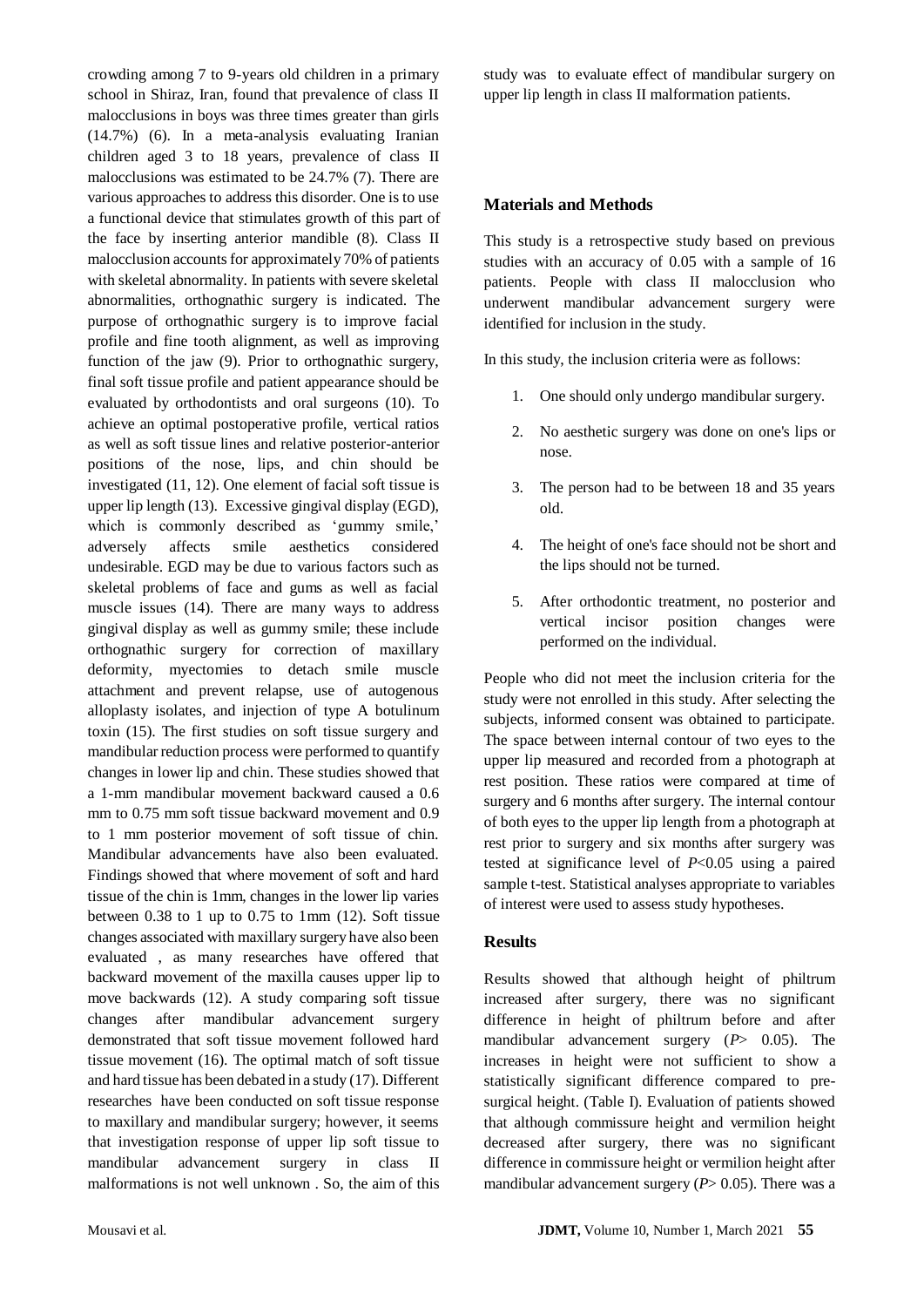statistically significant difference between vermilion height and commissure height before and after at camouflage in patients(*P*<0.05) (Tables II) There was also a statistically significant difference in height of philtrum and vermilion after surgery in camouflage patients (*P*<0.05) (Tables III).

Table I: Difference in the height of the philtrum before and after mandibular advancement surgery

| variable     | Philtrum |           |
|--------------|----------|-----------|
|              |          |           |
|              |          |           |
|              | Mean     | <b>SD</b> |
|              |          |           |
| Pre-surgery  | 30.81    | 3.59      |
|              |          |           |
| Post-surgery | 31.28    | 3.92      |
|              |          |           |
| P-value      | 0.58     |           |
|              |          |           |

Table II: Difference between vermilon and commissure height before & after commissure height at camouflage in patients

| variable     | vermilon |           | Commissure height |           |
|--------------|----------|-----------|-------------------|-----------|
|              | Mean     | <b>SD</b> | Mean              | <b>SD</b> |
| Pre-surgery  | 9.09     | 1.68      | 33.67             | 4.18      |
| Post-surgery | 8.98     | 1.78      | 32.45             | 3.49      |
| P-value      | 0.87     |           | 0.23              |           |

Table III: Difference in the height of the philtrum and vermilionbetween before and after camouflage in patients

| variable     | Philtrum |           | vermilon |           |
|--------------|----------|-----------|----------|-----------|
|              | Mean     | <b>SD</b> | Mean     | <b>SD</b> |
| Pre-surgery  | 27.85    | 1.98      | 8.61     | 2.12      |
| Post-surgery | 29.80    | 3.86      | 9.34     | 2.52      |
| P-value      | 0.02     |           | 0.03     |           |

#### **Discussion**

Mandibular advancement surgery has been suggested as a routine treatment and correction for the treatment of maxillary malformations as well as for enhancement of aesthetical appearance. While much research has conducted to predict hard tissue behavior, soft tissue behavior has received less attention (18). As changes and modifications of deformations in hard tissue also cause changes and responses in soft tissue, importance of this

**56** JDMT, Volume 10, Number 1, March 2021 Mandibular Advancement Surgery and upper lip length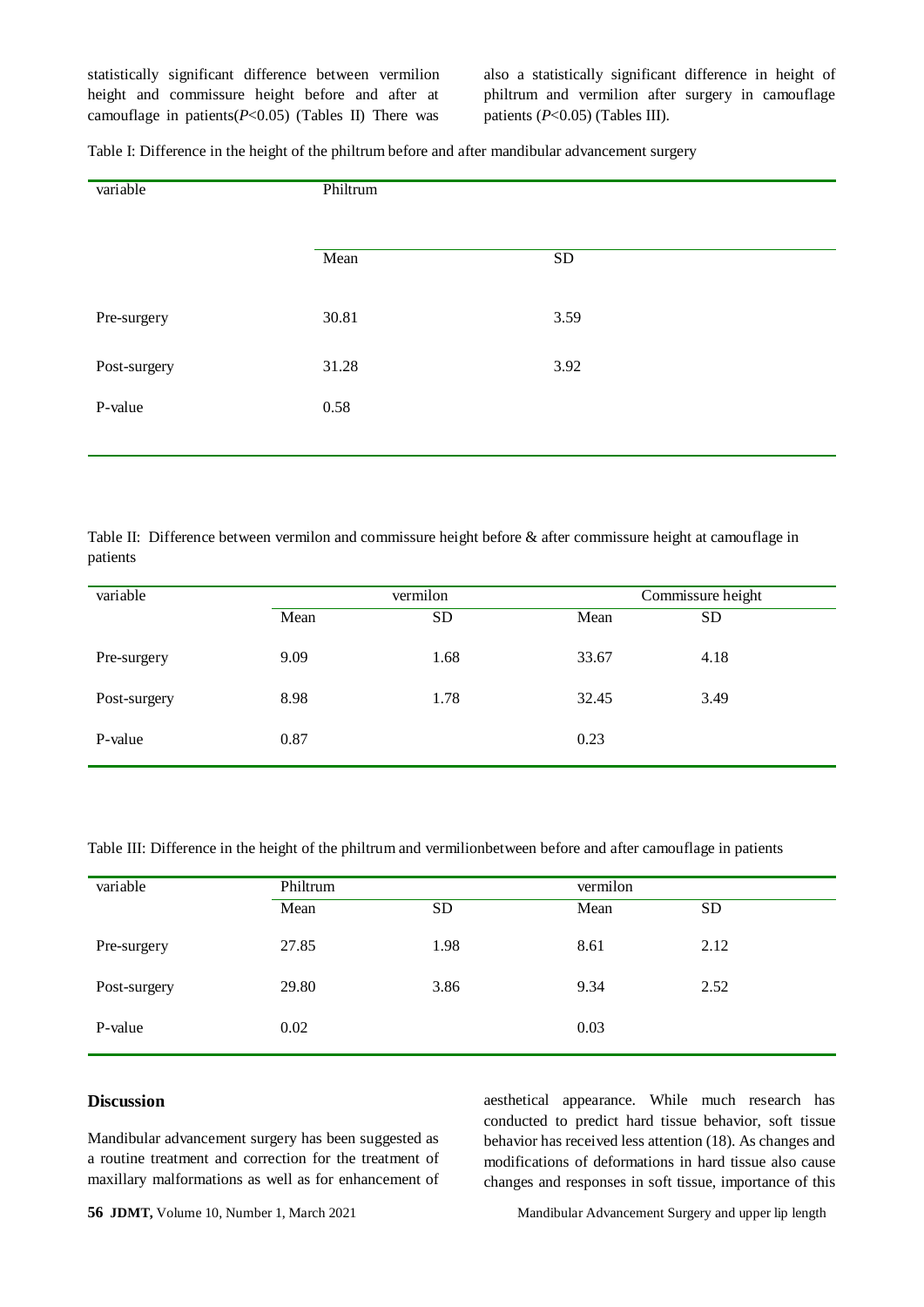issue has become more apparent over time and has become a focus for researchers (19).

In a study by Uppada et al. (2014) in India, titles "Soft tissue alterations and its durability as a follower to mandibular advancement," soft tissues changes and stability was evaluated following skeletal movement. Surgical advancement of the mandible was performed through a bilateral sagittal split osteotomy to create patient with actual treatment for esthetic alteration expected. It was observed that angular measurements showed significant changes. Pursuant mandibular advancement surgery, profiles of patients were observed to improve with a decrease in facial convexity, an increase in lower facial height, decrease depth of the mentolabial sulcus. In addition, lip competency was improved with lengthening, straightening and thinning of lower lip, which is agreeable with results of present research (20). A study by Conley et al. (21) titled "Facial soft tissue alterations subsequent maxillomandibular advancement for remedy of obstructive sleep apnea," investigated horizontal and vertical facial soft tissue variations that arised after maxillomandibular advancement (MMA) surgery to treat obstructive sleep apnea (OSA). The findings demonsterated that maxillary movements middle 8.77 mm horizontally and 2.20 mm vertically. Mandibular movements averaged 11.16 mm horizontally and 2.25 mm vertically. The horizontal upper lip soft tissue-to-hard tissue ratios averaged >0.90:1; the upper lip length increased by a clinically inadequate quantity (0.37 mm) .In this research, upper lip length increased subsequent surgery, which is agree to Conley's findings. Veltkamp (11) performed a research to probe multi dimensional essence of soft tissue reply. Veltkamp apprehend that soft tissue answer to advancement surgery relation on pretreatment tissue thickness, horizontal skeletal movement, vertical skeletal movement and location of maxillary incisors (11).

In a study by Shelley et al.(22) in United States, evaluated profile aesthetic change following mandibular advancement surgery to define guidelines to clinicians to predict profile esthetic change. Also, to evaluate changes in aesthetic profiles as a result of the orthodontics combined with mandibular advancement surgery without genioplasty. On average, after mandibular advancement surgery, the B point moved 5.0 mm forward and 4.7 mm downward, and the ANB angle decreased by 3.0° , which was consistent with results of this study. A study by Sukil et al.(23) evaluate relative soft and hard tissue changes after mandibular advancement surgery demonstrated that ratio of changes in soft botanical of chin and lower lip compared to changes in mandibular hard tissue was 1: 1. The upper lip showed a low correlation with changes

from this surgery (23), which contradicts results of the present study.

**Conclusions:** The results of this research suggest that mandibular advancement surgery plays an important role in clinical appearance of upper lip soft tissue, which can be used as a predictor of patient profile prior to surgery.

# **Acknowledgment**

Hereby, we thank Ahvaz Jundishapur university of medical sciences for their support of this research.

# **Conflict of interest**

The authors declare that they have no conflict of interest.

#### **References**

1- Mtaya M, Brudvik P, Åstrøm AN. Prevalence of malocclusion and its associated factors among preschoolchildren in Kinondoni and Temeke Districts, Tanzania. Tanzan J Health Res. 2017;19(2017).

2- Sridharan K, Udupa V, Srinivas H, Kumar S, Sandbhor S. Prevalence of class II malocclusion in Tumkur population. J Dental Sciences and Research. 2011;2(2):1-5.

3-Howe SC. Phenotypic characterization of Class II malocclusion. USA: University of Iowa; 2012. Available from:

https://ir.uiowa.edu/cgi/viewcontent.cgi?article=3043&c ontext=etd

4- Anderson WM, Marsh CM, Kessel NC, Dunn WJ. Studying the prevalence and etiology of Class II subdivision malocclusion using cone-beam computed tomography. J World Fed Orthod. 2016;5(4):126-130.

5- Mendoza GGR, Mendieta PL. Non-surgical profile correction in a class II malocclusion. Rev Mex Ortodon. 2014;2(4):261-264.

6- Danaie SM, Asadi Z. Distribution of malocclusion types, hereditary crowding and the need of 7 9 year old children to serial extraction in Shiraz, 2000-2001. J Dent. 2003;4(2):44-51.

7-Akbari M, Lankarani KB, Honarvar B, Tabrizi R , Mirhadi H, Moosazadeh M. Prevalence of malocclusion among Iranian children: A systematic review and metaanalysis. Dent Res J. 2016;13(5):387-395.

8-Yassaei S, Aghili H, Razeghi D. Evaluation of dentoskeletal effects of Farmand functional appliance (Fa II) on class II malocclusion. jdm. 2007; 20 (3) :212-219.